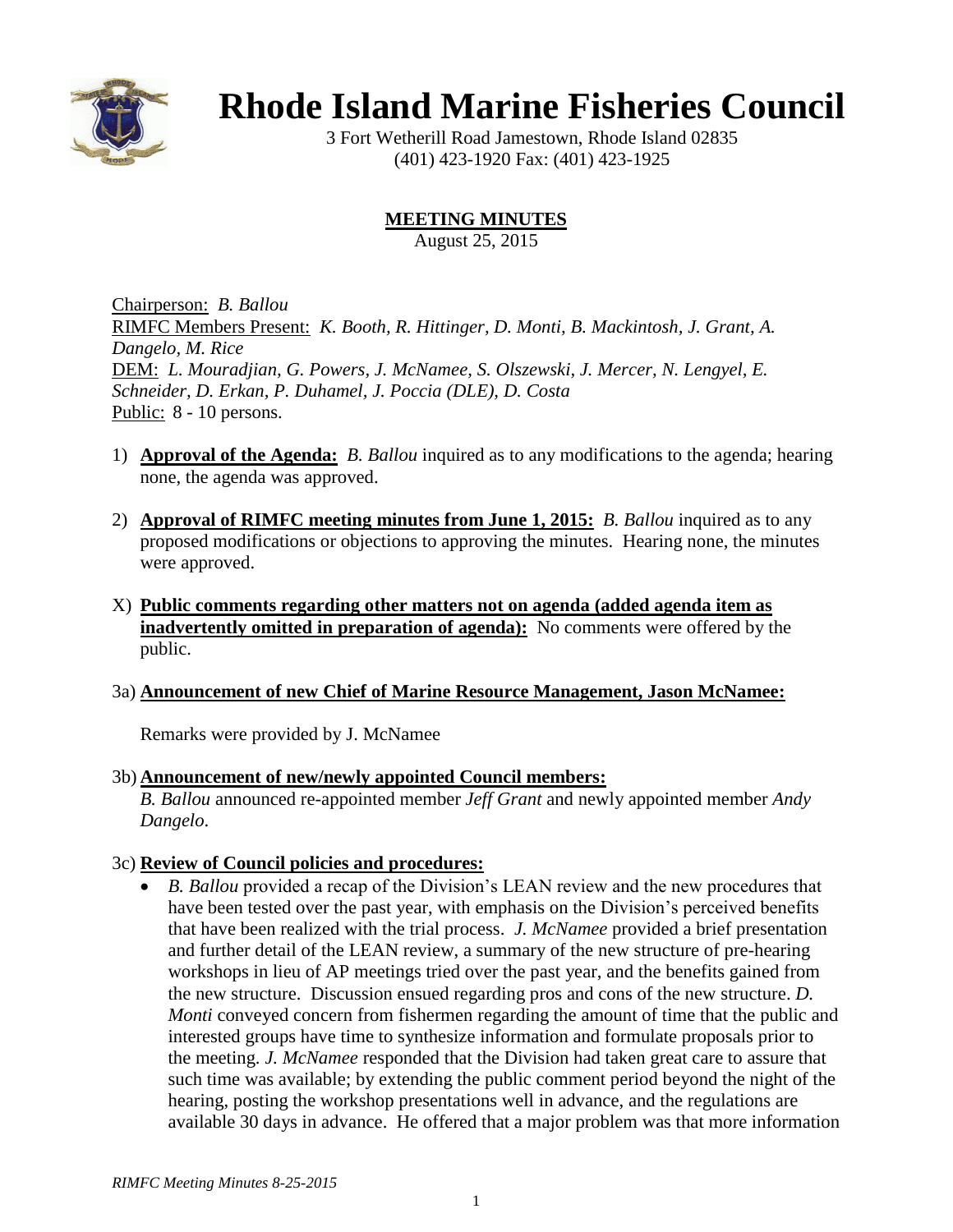would routinely come into the Division after an AP meeting, and emphasized little real difference. *A. Dangelo* offered that some issues require more time to discuss before the hearing and emphasized the need for providing information as soon as possible in order for time to digest information before the hearing. *J. McNamee* offered that the Council could still organize an advisory panel/focus meeting on an on-needed basis, but these would be ad-hoc rather than membership based committees. *R. Hittinger* offered that AP meeting might be best for important issues to allow for industry and/or user group discussion in advance of the hearing, and some panel meetings were well attended and therefore useful (e.g., Fluke). *J. McNamee* emphasized that even panel meetings that were well attended did not usually provide for broad based recommendations to the Council, but more slanted opinions based on the topic and potential impact to affected fishermen. He therefore emphasized that AP's did not function as designed, and that the new structure improves upon this by presentation of up-to-date information and additional time after the hearing to submit comments. *B. Macintosh* offered support for the new process; citing efficiencies gained and improved public participation; to which *J. Grant* concurred. He thought the new structure was much more efficient in terms of time saved by not re-visiting the same matters multiple times, and that the old process did not necessarily provide for better advice to the Council. *A. Dangelo* offered that early meeting offer an opportunity to dispel bad feelings before getting to the hearing, and that ad hoc structure would work best. *K. Booth* emphasized that advisory meetings should occur as needed particularly for derisive issues. *B. Ballou* offered that the Shellfish AP and IAC would remain. *J. McNamee* offered that ad hoc committees are under the Council, so meetings must be requested by a Council member and not originate with Division staff. *J. McNamee* emphasized that it is the goal of the new process to improve dialogue, and he believes that it is. *B. Ballou* offered that Council policy can always be revised at a later date if necessary.

*B. Ballou* asked *G. Powers* if Council member should be providing public comment at the hearings. *G. Powers* offered that Council members participating in both the hearing and subsequent Council meeting on the same subject matter could be problematic, but that specific guidance is lacking in the matter. *M. Gibson* offered that there needs to be clear distinction between Council and DEM ownership with public meetings, specifically with the workshop. He offered that simultaneously holding DEM workshops while also having AP meetings would nullify any gains that the LEAN structure provides. He emphasized the need for a decision or vote that would assure that no conflicts arise between development of Council advisory/adhoc committees and the workshop. *K. Booth* offered that it is best for Council members to withhold commenting during hearings; that it is best not to compromise ability to freely discuss during the Council meeting. Upon conclusion of the ensuing discussion, *Dave Monti* **made a motion to revise Council policy such that Council members are urged to participate freely in workshop discussions, but refrain from commenting during the hearing unless recusing themselves from the matter at the subsequent Council meeting; 2nd by** *K. Booth***.** *L. Mouradjian* offered that they should consider offering a comment at the hearing if they wanted to present an option for consideration that may not be brought up otherwise; as such option may not be able to be brought up initially at a Council meeting after the close of the public comment period. *J. Carvalho* offered that it was more important for Council members to refrain from commenting during the hearing, as their value was best served as Council members, and that it also had much better appearance. Discussion concluded; **the motion passed 7 – 0.**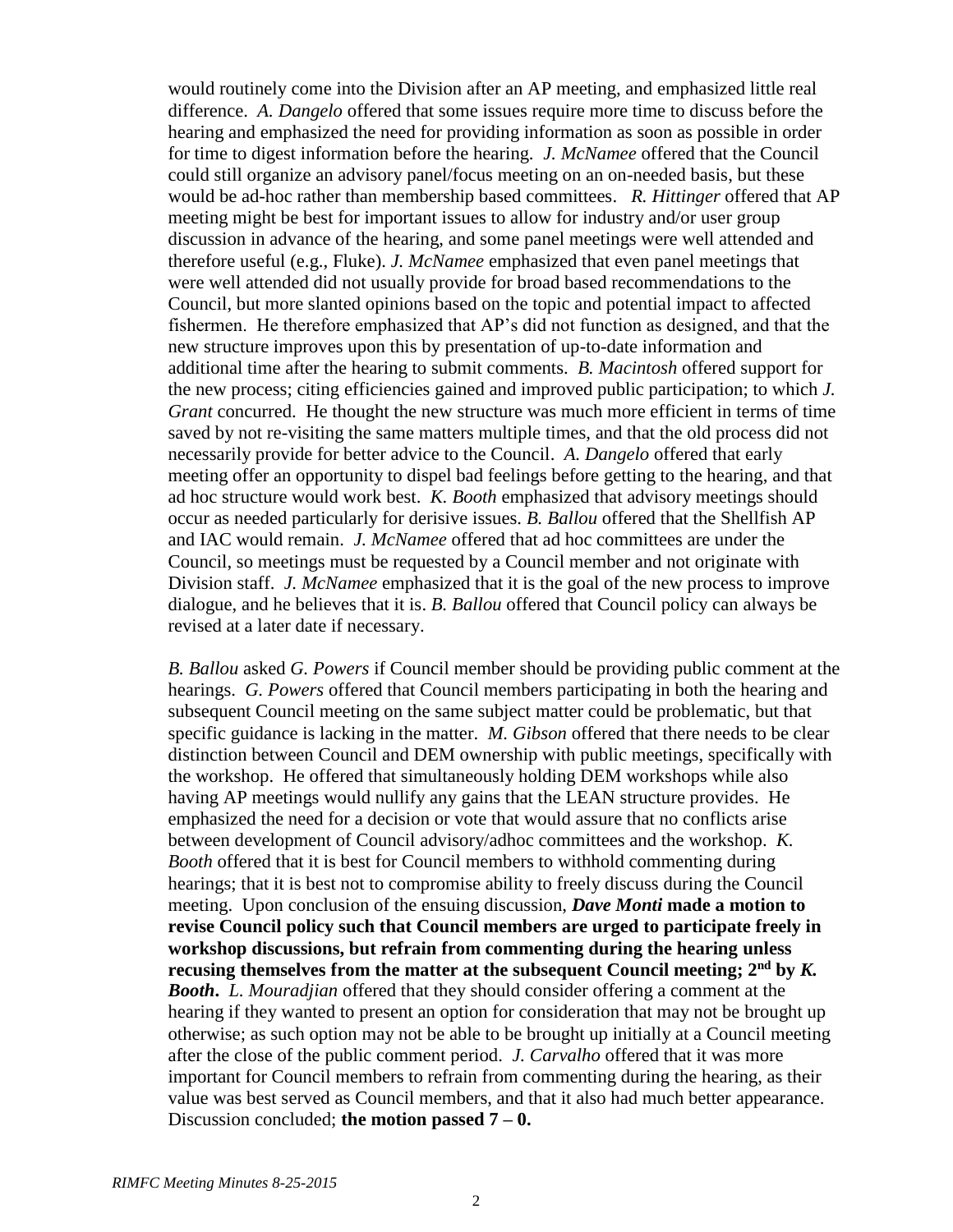*B. Ballou* went back to *M. Gibson's* comment regarding ownership of public meetings. *J. Grant* offered that the workshop is DEM's, and also that the need for an Adhoc advisory panel meeting should also be DEM's. *M. Gibson* offered that the workshop should replace and serve as the advisory panel meeting to assure that both workshop and AP meeting does not occur on the same topic. He emphasized that if the Council was satisfied that the workshop adequately provides for the input they're looking for, then it should be specifically stated and voted on as such, otherwise there is risk with adding duplication and negating LEAN benefits. *M. Rice* offered that he agreed with *M. Gibson's* comment as long as the Council maintained the ability to establish Adhoc committees as they deem appropriate; to which all concurred. *P. Duhamel* offered to draft a revision of the Council's *Species Advisory Panel* policy to reflect changes as discussed. *J. Carvalho* offered that the Council as a civil body offers a check/balance to proposals offered by DEM, and that such check is a critical component to assure public involvement and protection, and must therefore remain intact.

 Discussion then focused on the Council's **Aquaculture policy**. *P. Duhamel* provided an overview of the current review process and possible issues with this review, namely that of the SAP addressing all competing uses that the Council is required to be reviewing for; and that due to the increase in applications, the issue is becoming more necessary to address. Discussion ensued about the Council's review. *J. McNamee* offered that the SAP may not be addressing all competing uses due to SAP membership and the particular interests of members. Potential conflicts of leases with recreational fishing activity were of particular concern. *J. Grant* offered that he didn't think the Council should review all applications as Council meets infrequently and applications must be reviewed in a timely manner; which a reason that SAP reviews, but offered that the SAP was problematic for a comprehensive review of all competing uses. *K. Booth* inquired as to the CRMC notification process and if all interested parties were made aware of the application. He offered that the Council provides an additional review after SAP if needed to assist in the review and better assure this is met. *J. McNamee* offered that the SAP is problematic as various interests are not always well represented; and offered an example of an application in a coastal pond location may receive no SAP objection as none of the membership fishes in the coastal ponds. He offered broad based recommendations representing a full vetting of all competing uses is not occurring, and that such a review was becoming more important as the frequency of applications and potential for competing conflicts increases. He offered that a recent application was brought to the Council only after *J. Mercer* brought it to the attention of *R. Hittinger* due to potential conflict with recreational fishing; and that he was very uncomfortable with the liability falling upon the Division for Council review. He offered that data for such uses is minimally available, so it is important that persons and entities with personal knowledge of uses are seeing applications and offering comments. *J. Grant* offered that membership at SAP meetings is routinely low when only aquaculture review on the agenda, but he was unaware how best to resolve, that the need is broad and there is currently no group that could comprise such a broad review; and that the IAC was not the solution either. *D. Monti* offered that a recreational fishing representative should be added to the SAP as a best possible solution; to which *R. Hittinger* concurred. *J. Mercer* offered that the current SAP membership is comprised mostly of upper bay fishermen, and that the majority of applications are in lower bay and coastal ponds. Adequate review in these waters is therefore not occurring with the SAP, and may not improve greatly even if all SAP vacancies were filled. *J. McNamee* offered that spatial planning would be extremely beneficial to aid in the review, and that data is becoming available to provide overlays of